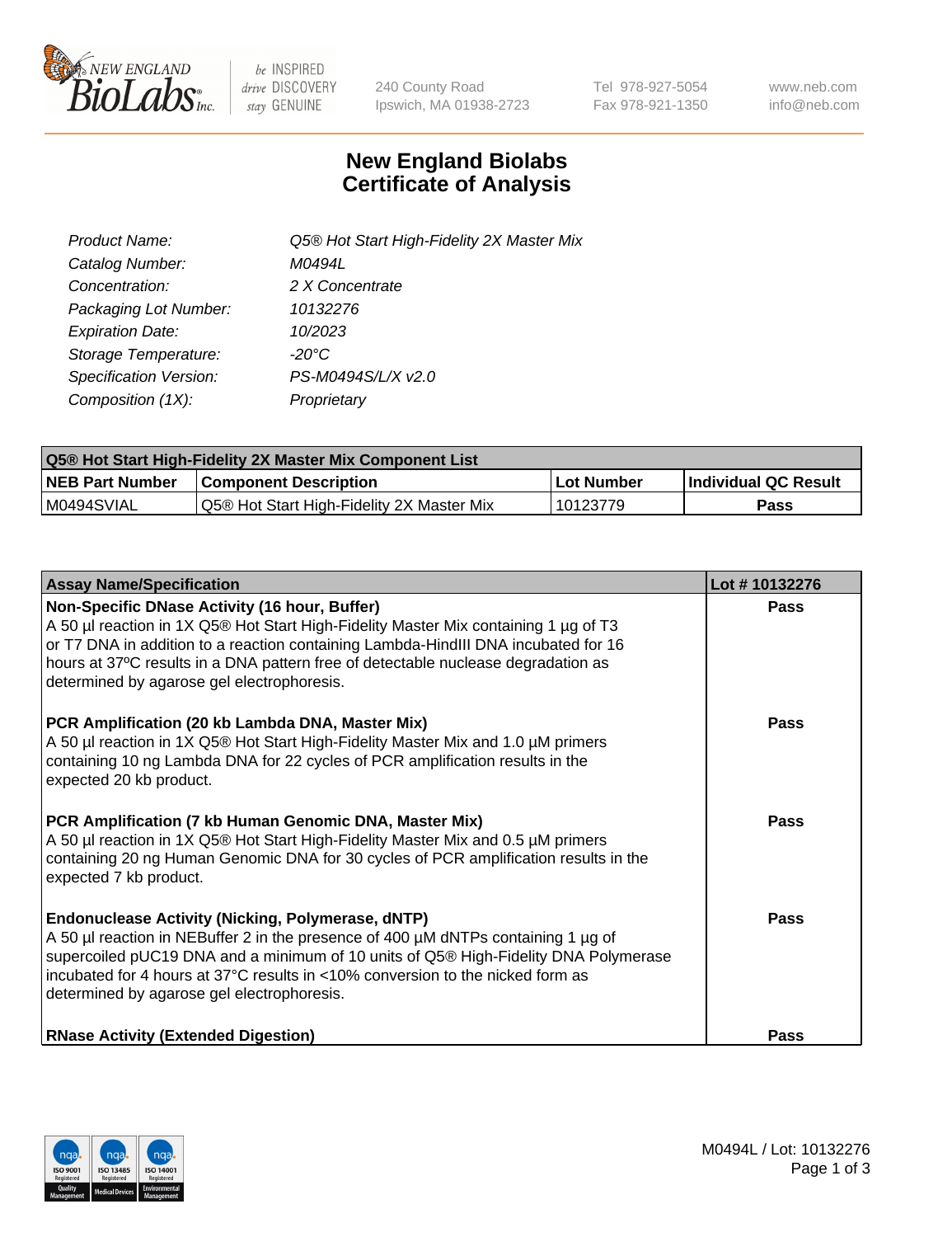

be INSPIRED drive DISCOVERY stay GENUINE

240 County Road Ipswich, MA 01938-2723 Tel 978-927-5054 Fax 978-921-1350

www.neb.com info@neb.com

| <b>Assay Name/Specification</b>                                                                                                                                                                                                                                                                                                                                                                                                         | Lot #10132276 |
|-----------------------------------------------------------------------------------------------------------------------------------------------------------------------------------------------------------------------------------------------------------------------------------------------------------------------------------------------------------------------------------------------------------------------------------------|---------------|
| A 10 µl reaction in NEBuffer 4 containing 40 ng of a 300 base single-stranded RNA<br>and a minimum of 1 µl of Q5® Hot Start High-Fidelity 2X Master Mix is incubated at<br>37°C. After incubation for 4 hours, >90% of the substrate RNA remains intact as<br>determined by gel electrophoresis using fluorescent detection.                                                                                                            |               |
| <b>qPCR DNA Contamination (E. coli Genomic)</b><br>A minimum of 2 units of Q5® High-Fidelity DNA Polymerase is screened for the<br>presence of E. coli genomic DNA using SYBR® Green qPCR with primers specific for the<br>E. coli 16S rRNA locus. Results are quantified using a standard curve generated from<br>purified E. coli genomic DNA. The measured level of E. coli genomic DNA<br>contamination is $\leq 1$ E. coli genome. | Pass          |
| <b>Phosphatase Activity (pNPP)</b><br>A 200 µl reaction in 1M Diethanolamine, pH 9.8, 0.5 mM MgCl2 containing 2.5 mM<br>p-Nitrophenyl Phosphate (pNPP) and a minimum of 100 units of Q5® High-Fidelity DNA<br>Polymerase incubated for 4 hours at 37°C yields <0.0001 unit of alkaline phosphatase<br>activity as determined by spectrophotometric analysis.                                                                            | Pass          |
| PCR Amplification (Hot Start, Human Genomic DNA, Master Mix)<br>A 25 µl reaction in 1X Q5® Hot Start High-Fidelity Master Mix and 0.5 µM primers<br>containing 50 ng Human Genomic DNA for 25 cycles of PCR amplification results in the<br>expected 665 bp product and a decrease in non-specific genomic bands after<br>pre-incubation at room temperature for 1 hour, when compared to a non-hot start<br>control reaction.          | Pass          |
| <b>Protein Purity Assay (SDS-PAGE)</b><br>Q5® High-Fidelity DNA Polymerase is ≥ 95% pure as determined by SDS-PAGE analysis<br>using Coomassie Blue detection.                                                                                                                                                                                                                                                                          | <b>Pass</b>   |

This product has been tested and shown to be in compliance with all specifications.

One or more products referenced in this document may be covered by a 3rd-party trademark. Please visit <www.neb.com/trademarks>for additional information.